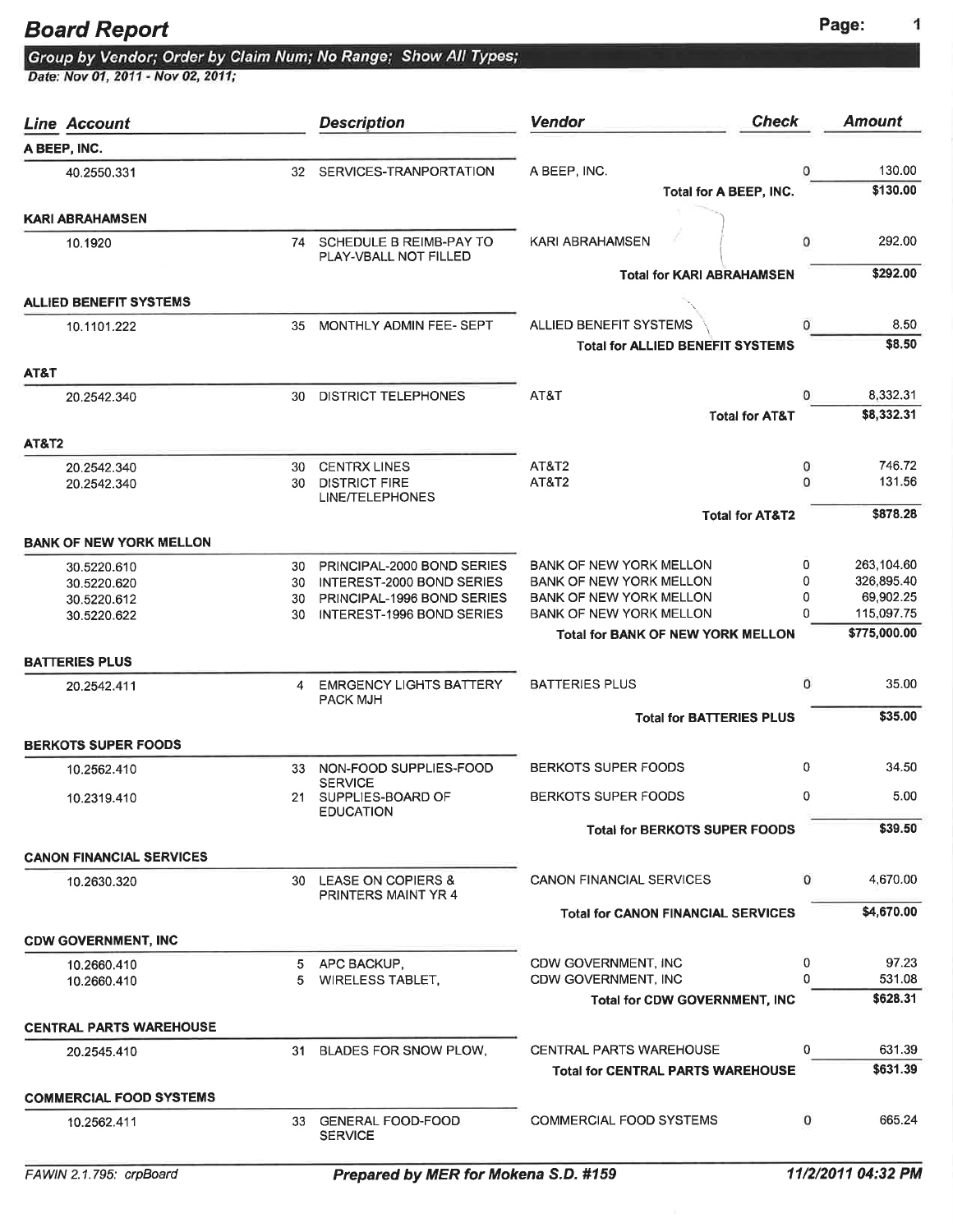Group by Vendor; Order by Claim Num; No Range; Show All Types;<br>Date: Nov 01, 2011 - Nov 02, 2011;

| <b>Line Account</b>              |                | <b>Description</b>                                       | <b>Vendor</b>                              | <b>Check</b> | <b>Amount</b> |
|----------------------------------|----------------|----------------------------------------------------------|--------------------------------------------|--------------|---------------|
| 10.2562.411                      | 33             | <b>GENERAL FOOD-FOOD</b>                                 | <b>COMMERCIAL FOOD SYSTEMS</b>             | 0            | 462.78        |
| 10.2562.411                      | 33.            | <b>SERVICE</b><br><b>GENERAL FOOD-FOOD</b>               | <b>COMMERCIAL FOOD SYSTEMS</b>             | 0            | 514.10        |
| 10.2562.411                      |                | <b>SERVICE</b><br>33 GENERAL FOOD-FOOD<br><b>SERVICE</b> | <b>COMMERCIAL FOOD SYSTEMS</b>             | 0            | 963.46        |
|                                  |                |                                                          | <b>Total for COMMERCIAL FOOD SYSTEMS</b>   |              | \$2,605.58    |
| <b>CORY CUNNINGHAM</b>           |                |                                                          |                                            |              |               |
| 40.2559.690                      |                | 32 FEE REFUND-TRANSP-DRIVING<br><b>STUDENT</b>           | <b>CORY CUNNINGHAM</b>                     | $\mathbf{0}$ | 200.00        |
|                                  |                |                                                          | <b>Total for CORY CUNNINGHAM</b>           |              | \$200.00      |
| <b>CPI QUALIFIED PLAN CONSUL</b> |                |                                                          |                                            |              |               |
| 10.1101.211                      | 30             | BENEFIT-403(b)<br><b>ADMINISTRATIVE FEE-SEPT</b>         | <b>CPI QUALIFIED PLAN CONSUL</b>           | 0            | 12.00         |
| 10.1101.211                      | 30.            | BENEFIT-403(b)<br>ADMINISTRATIVE FEE OCT                 | <b>CPI QUALIFIED PLAN CONSUL</b>           | 0            | 12.00         |
|                                  |                |                                                          | <b>Total for CPI QUALIFIED PLAN CONSUL</b> |              | \$24.00       |
| <b>DAVID ANTHONY JEWELRY</b>     |                |                                                          |                                            |              |               |
| 10.2319.350                      | 21             | <b>ENGRAVING BOARD MEMBER</b><br><b>BELL</b>             | DAVID ANTHONY JEWELRY                      | 0            | 48.00         |
|                                  |                |                                                          | <b>Total for DAVID ANTHONY JEWELRY</b>     |              | \$48.00       |
| <b>DELTA DENTAL OF IL-RISK</b>   |                |                                                          |                                            |              |               |
| 10.1101.222                      | 35             | MONTHLY INS. PREMIUMS-NOV                                | DELTA DENTAL OF IL-RISK                    | $\Omega$     | 8,308.47      |
|                                  |                |                                                          | <b>Total for DELTA DENTAL OF IL-RISK</b>   |              | \$8,308.47    |
| <b>ELIM CHRISTIAN SERVICES</b>   |                |                                                          |                                            |              |               |
| 10.1200.410                      | 10             | STUDENT SERVICES- REPAIR<br>SPEAKER FOR STUDENT          | ELIM CHRISTIAN SERVICES                    | 0            | 55.00         |
| 10.4120.678                      |                | 10 PRIVATE TUITION-SEPT                                  | ELIM CHRISTIAN SERVICES                    | 0            | 9,025.80      |
|                                  |                |                                                          | <b>Total for ELIM CHRISTIAN SERVICES</b>   |              | \$9,080.80    |
| <b>TIFFANY ENGLISH</b>           |                |                                                          |                                            |              |               |
| 10.1101.410                      | $\overline{2}$ | MILEAGE REIMB FROM MJH TO<br><b>MES</b>                  | <b>TIFFANY ENGLISH</b>                     | 0            | 42.83         |
|                                  |                |                                                          | <b>Total for TIFFANY ENGLISH</b>           |              | \$42.83       |
| <b>FLEET SERVICES</b>            |                |                                                          |                                            |              |               |
| 40.2550.464                      |                | 32 SUPPLIES-TRANSPORTATION/G FLEET SERVICES<br>AS        |                                            | 0            | 173.51        |
|                                  |                |                                                          | <b>Total for FLEET SERVICES</b>            |              | \$173.51      |
| <b>FORT DEARBORN LIFE INS CO</b> |                |                                                          |                                            |              |               |
| 10.1101.222                      |                | 35 MED/LIFE INS-NOV                                      | FORT DEARBORN LIFE INS CO                  | 0            | 582.40        |
|                                  |                |                                                          | <b>Total for FORT DEARBORN LIFE INS CO</b> |              | \$582.40      |
| <b>GENERAL BINDING CORP.</b>     |                |                                                          |                                            |              |               |
| 10.2544.310                      | 30             | MAINT RENEWAL ULTIMA 65<br>LAMIN.                        | <b>GENERAL BINDING CORP.</b>               | 0            | 645.33        |
|                                  |                |                                                          | <b>Total for GENERAL BINDING CORP.</b>     |              | \$645.33      |
| <b>GORDON FOOD SERVICE, INC.</b> |                |                                                          |                                            |              |               |
| 10.2562.411                      | 33             | <b>GENERAL FOOD-FOOD</b><br><b>SERVICE</b>               | GORDON FOOD SERVICE, INC.                  | 0            | 739.97        |
| 10.2562.410                      |                | 33 NON-FOOD SUPPLIES-FOOD                                | GORDON FOOD SERVICE, INC.                  | 0            | 17.66         |
| 10.2562.411                      |                | <b>SERVICE</b><br>33 GENERAL FOOD-FOOD<br><b>SERVICE</b> | GORDON FOOD SERVICE, INC.                  | 0            | 1,174.74      |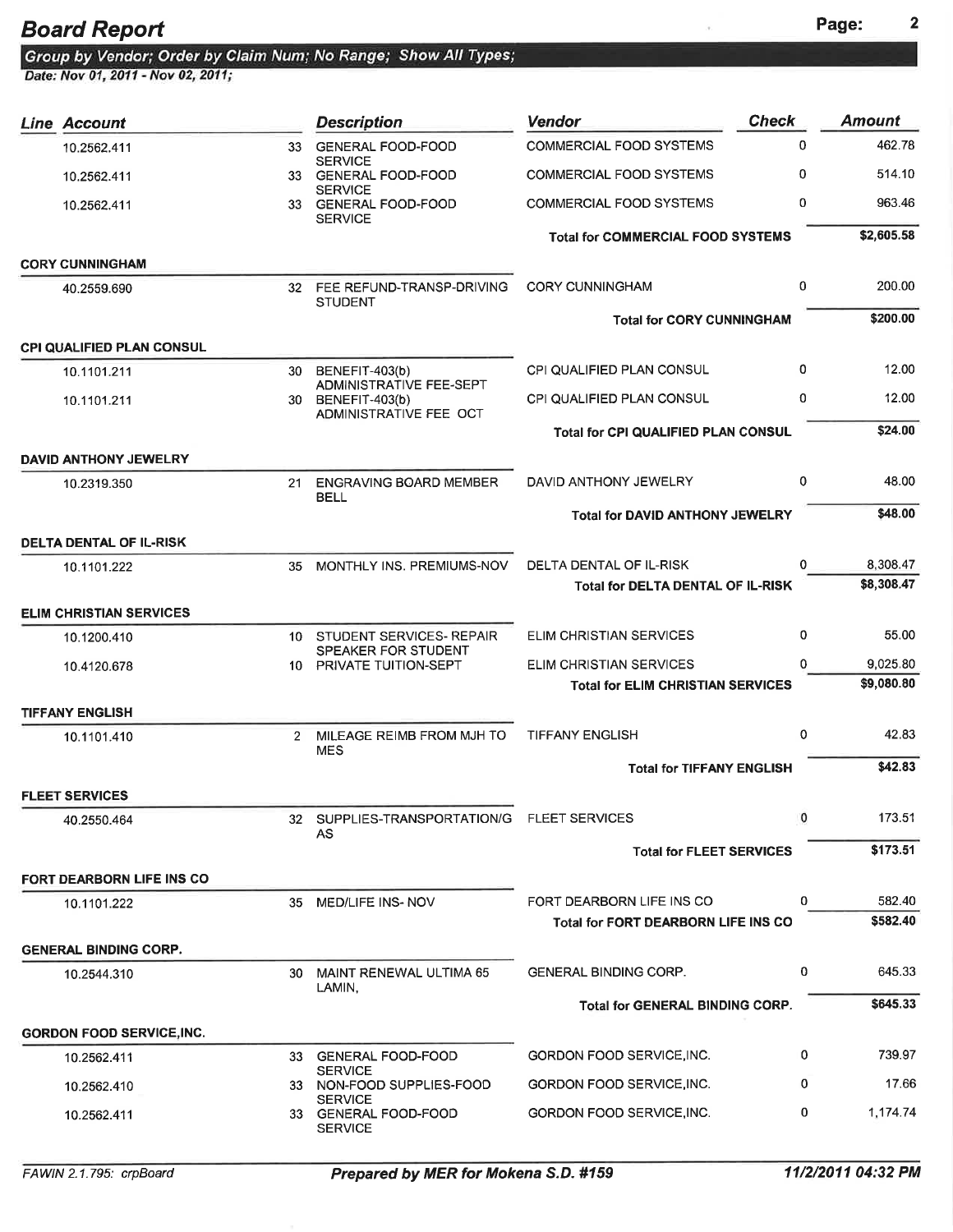| Line Account               |                      | <b>Description</b>                                            | <b>Vendor</b>                                    | <b>Check</b> | <b>Amount</b>      |
|----------------------------|----------------------|---------------------------------------------------------------|--------------------------------------------------|--------------|--------------------|
| 10.2562.410                | 33                   | NON-FOOD SUPPLIES-FOOD                                        | GORDON FOOD SERVICE, INC.                        | 0            | 58.14              |
| 10.2562.411                | 33                   | <b>SERVICE</b><br><b>GENERAL FOOD-FOOD</b><br><b>SERVICE</b>  | GORDON FOOD SERVICE, INC.                        | 0            | 614.25             |
| 10.2562.411                | 33 -                 | <b>GENERAL FOOD-FOOD</b>                                      | GORDON FOOD SERVICE, INC.                        | 0            | 1,336.44           |
| 10.2562.410                |                      | <b>SERVICE</b><br>33 NON-FOOD SUPPLIES-FOOD<br><b>SERVICE</b> | GORDON FOOD SERVICE, INC.                        | 0            | 215.20             |
| 10.2562.411                |                      | 33 GENERAL FOOD-FOOD<br><b>SERVICE</b>                        | GORDON FOOD SERVICE, INC.                        | 0            | 750.38             |
| 10.2562.410                | 33 -                 | NON-FOOD SUPPLIES-FOOD<br><b>SERVICE</b>                      | GORDON FOOD SERVICE,INC.                         | 0            | 32.42              |
| 10.2562.411                |                      | 33 GENERAL FOOD-FOOD<br><b>SERVICE</b>                        | GORDON FOOD SERVICE, INC.                        | 0            | 509.93             |
| 10.2562.410                |                      | 33 NON-FOOD SUPPLIES-FOOD<br><b>SERVICE</b>                   | GORDON FOOD SERVICE, INC.                        | 0            | 147.00             |
| 10.2562.411                |                      | 33 GENERAL FOOD-FOOD<br><b>SERVICE</b>                        | GORDON FOOD SERVICE,INC.                         | 0            | 519.83             |
| 10.2562.410                |                      | 33 NON-FOOD SUPPLIES-FOOD<br><b>SERVICE</b>                   | GORDON FOOD SERVICE, INC.                        | 0            | 10.25              |
| 10.2562.411                |                      | 33 GENERAL FOOD-FOOD                                          | GORDON FOOD SERVICE, INC.                        | 0            | 1,178.26           |
| 10.2562.410                |                      | <b>SERVICE</b><br>33 NON-FOOD SUPPLIES-FOOD<br><b>SERVICE</b> | GORDON FOOD SERVICE, INC.                        | 0            | 204.70             |
| 10.2562.411                |                      | 33 GENERAL FOOD-FOOD<br><b>SERVICE</b>                        | GORDON FOOD SERVICE, INC.                        | 0            | 889.56             |
| 10.2562.410                |                      | 33 NON-FOOD SUPPLIES-FOOD<br><b>SERVICE</b>                   | GORDON FOOD SERVICE, INC.                        | 0            | 11.96              |
|                            |                      |                                                               | <b>Total for GORDON FOOD SERVICE, INC.</b>       |              | \$8,410.69         |
| <b>G.W. BERKHEIMER CO.</b> |                      |                                                               |                                                  |              |                    |
| 20.2542.410                |                      | 4 REPAIR/REPLACEMENT<br>O&M/MJH                               | G.W. BERKHEIMER CO.                              | 0            | 135.99             |
| 10.2562.410                |                      | 33 NON-FOOD SUPPLIES-FOOD<br><b>SERVICE</b>                   | G.W. BERKHEIMER CO.                              | 0            | 24.44              |
| 20.2542.410                | 4                    | REP EXHAUST FAN MOTOR<br>/MJH                                 | G.W. BERKHEIMER CO.                              | 0            | 97.39              |
| 20.2542.410                |                      | 31 O&M REPAIR & REPLACEMENT                                   | G.W. BERKHEIMER CO.                              | 0            | 39.61              |
| 20.2542.410                | $\mathbf{2}^{\circ}$ | REP HOT WATER HEATER<br><b>O&amp;M/MES CENTRAL</b>            | G.W. BERKHEIMER CO.                              | 0            | 512.56             |
| 20.2542.410                | $2^{\circ}$          | REPAIR/REPLACEMENT<br>O&M/MES                                 | G.W. BERKHEIMER CO.                              | 0            | 13.80              |
| 20.2542.410                | $2^{\circ}$          | REPAIR/REPLACEMENT<br>O&M/MES                                 | G.W. BERKHEIMER CO.                              | 0            | 13.04              |
| 20.2542.410                | 2                    | REPAIR/REPLACEMENT<br>O&M/MES                                 | G.W. BERKHEIMER CO.                              | 0            | 13.04-             |
| 20.2542.410                |                      | REPAIR/REPLACEMENT<br>O&M/MIS                                 | G.W. BERKHEIMER CO.                              | 0            | 302.04             |
|                            |                      |                                                               | Total for G.W. BERKHEIMER CO.                    |              | \$1,125.83         |
| <b>HELPING HAND CENTER</b> |                      |                                                               |                                                  |              |                    |
| 10.4120.678                |                      | 10 PRIVATE TUITION-SEPT                                       | <b>HELPING HAND CENTER</b>                       | 0            | 6,889.40           |
|                            |                      |                                                               | <b>Total for HELPING HAND CENTER</b>             |              | \$6,889.40         |
| <b>HOME DEPOT</b>          |                      |                                                               |                                                  |              |                    |
| 10.2321.410                |                      | 21 SUPPLIES-SUPERINTENDENTS<br><b>OFFICE</b>                  | <b>HOME DEPOT</b>                                | 0            | 46.84              |
| 20.2542.411                |                      | 4 SUPPLIES-O&M<br>MAINTENANCE/MJH                             | <b>HOME DEPOT</b>                                | 0            | 68.26              |
| 10.2321.410                |                      | 21 SUPPLIES-SUPERINTENDENTS<br><b>OFFICE</b>                  | HOME DEPOT                                       | 0            | 41.91              |
| 20.2542.410                |                      | 31 O&M REPAIR & REPLACEMENT                                   | <b>HOME DEPOT</b>                                | 0            | 91.28              |
| 20.2545.410                |                      | 31 ALL VEHICLES PARTS & GAS                                   | HOME DEPOT                                       | 0            | 108.45             |
| 20.2545.410                | 31                   | PARTS-MITER SAW & STAND                                       | <b>HOME DEPOT</b><br><b>Total for HOME DEPOT</b> | O            | 368.00<br>\$724.74 |
|                            |                      |                                                               |                                                  |              |                    |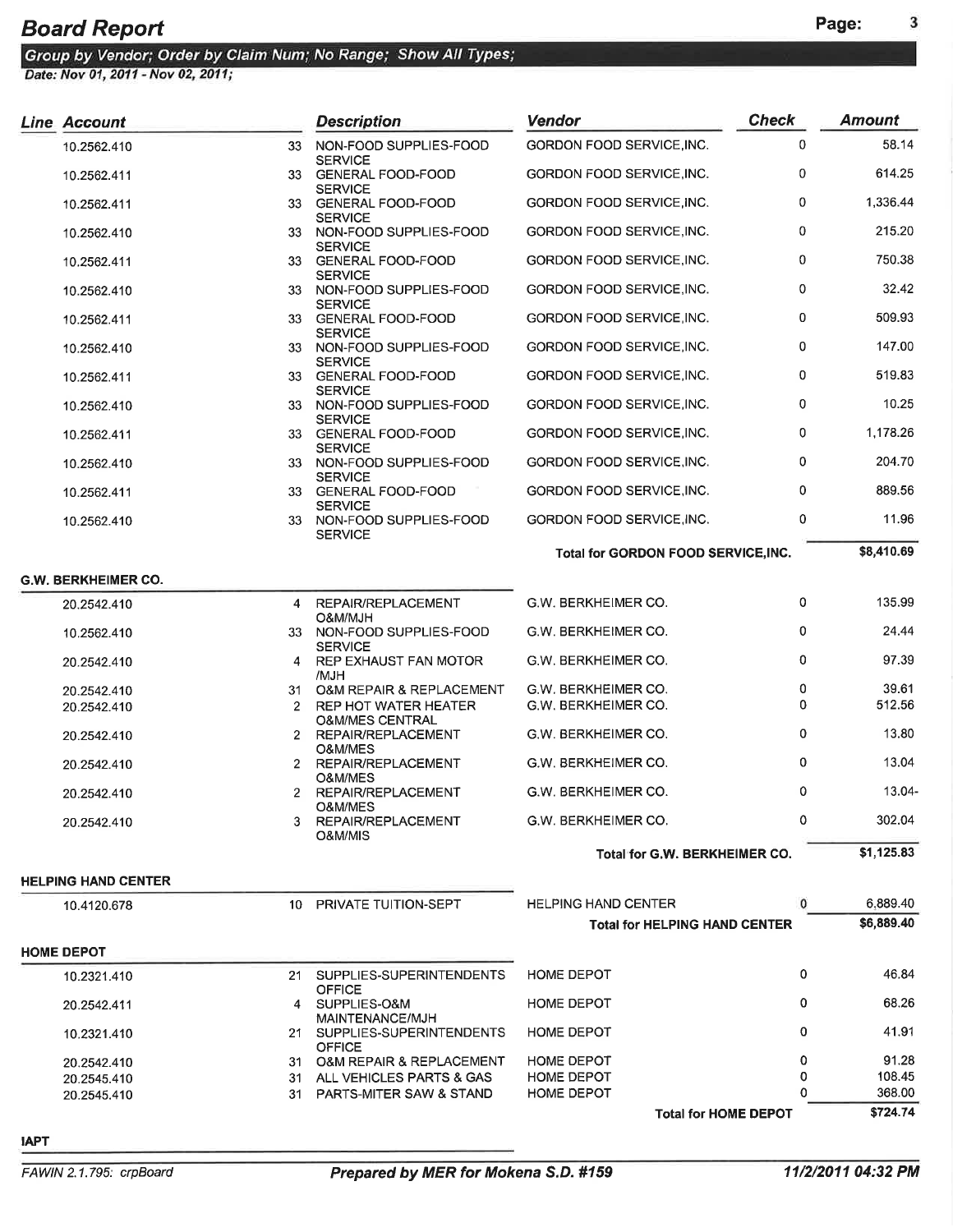0 21.48 0 2.40 0 25.98 o 14.94 0 8.98 0 17.97

| <b>Board Report</b>                                                                                  |             |                                                          |                                            |               | Page:            |
|------------------------------------------------------------------------------------------------------|-------------|----------------------------------------------------------|--------------------------------------------|---------------|------------------|
| Group by Vendor; Order by Claim Num; No Range; Show All Types;<br>Date: Nov 01, 2011 - Nov 02, 2011; |             |                                                          |                                            |               |                  |
|                                                                                                      |             |                                                          |                                            |               |                  |
| <b>Line Account</b>                                                                                  |             | <b>Description</b>                                       | <b>Check</b><br><b>Vendor</b>              |               | <b>Amount</b>    |
| 40.2550.331                                                                                          | 32          | <b>MEMBERSHIP</b><br>RENEWAL-TRANSP                      | <b>IAPT</b>                                | 0             | 65.00            |
|                                                                                                      |             |                                                          | <b>Total for IAPT</b>                      |               | \$65.00          |
| IL ASSOC SCHOOL BOARDS                                                                               |             |                                                          |                                            |               |                  |
| 10.2310.332                                                                                          | 20          | POLICY REFERENCE SERVICE<br><b>BD OF ED EXPENSE</b>      | IL ASSOC SCHOOL BOARDS                     | 0             | 675.00           |
|                                                                                                      |             |                                                          | Total for IL ASSOC SCHOOL BOARDS           |               | \$675.00         |
| <b>IBC WONDER/HOSTESS</b>                                                                            |             | 33 GENERAL FOOD-FOOD                                     | <b>IBC WONDER/HOSTESS</b>                  | 0             | 29.96            |
| 10.2562.411                                                                                          |             | <b>SERVICE</b>                                           |                                            |               |                  |
| 10.2562.411                                                                                          |             | 33 GENERAL FOOD-FOOD<br><b>SERVICE</b>                   | <b>IBC WONDER/HOSTESS</b>                  | 0             | 117.46           |
| 10.2562.411                                                                                          |             | 33 GENERAL FOOD-FOOD<br><b>SERVICE</b>                   | <b>IBC WONDER/HOSTESS</b>                  | 0             | 198.77           |
| 10.2562.411                                                                                          |             | 33 GENERAL FOOD-FOOD<br><b>SERVICE</b>                   | <b>IBC WONDER/HOSTESS</b>                  | 0             | 126.24           |
| 10.2562.411                                                                                          |             | 33 GENERAL FOOD-FOOD                                     | <b>IBC WONDER/HOSTESS</b>                  | 0             | 111.97           |
| 10.2562.411                                                                                          |             | <b>SERVICE</b><br>33 GENERAL FOOD-FOOD                   | <b>IBC WONDER/HOSTESS</b>                  | 0             | 83.76            |
| 10.2562.411                                                                                          |             | <b>SERVICE</b><br>33 GENERAL FOOD-FOOD                   | <b>IBC WONDER/HOSTESS</b>                  | 0             | 140.12           |
|                                                                                                      |             | <b>SERVICE</b>                                           | <b>Total for IBC WONDER/HOSTESS</b>        |               | \$808.28         |
| <b>ILLINOIS PAYPHONE SYSTEMS</b>                                                                     |             |                                                          |                                            |               |                  |
| 20.2542.340                                                                                          | 30          | <b>DISTRICT PAYPHONES</b>                                | ILLINOIS PAYPHONE SYSTEMS                  | 0             | 150.00           |
|                                                                                                      |             |                                                          | <b>Total for ILLINOIS PAYPHONE SYSTEMS</b> |               | \$150.00         |
| <b>ILLINOIS STATE POLICE</b>                                                                         |             |                                                          |                                            |               |                  |
| 10.2643.318                                                                                          | 30          | <b>EMPLOYEE CRIMINAL</b><br><b>BACKGROUND CHECK</b>      | <b>ILLINOIS STATE POLICE</b>               | 0             | 34.25            |
|                                                                                                      |             |                                                          | <b>Total for ILLINOIS STATE POLICE</b>     |               | \$34.25          |
| <b>MOLLY JANIK</b>                                                                                   |             |                                                          |                                            |               |                  |
| 10.1101.410                                                                                          | $2^{\circ}$ | 1/3 CPR HEALTH CARE COURSE                               | <b>MOLLY JANIK</b>                         | 0             | 115.00           |
| 10.1101.410<br>10.1102.410                                                                           | 3<br>4      | 1/3 CPR HEALTH CARE COURSE<br>1/3 CPR HEALTH CARE COURSE | <b>MOLLY JANIK</b><br><b>MOLLY JANIK</b>   | 0<br>$\Omega$ | 115.00<br>115.00 |
|                                                                                                      |             |                                                          | <b>Total for MOLLY JANIK</b>               |               | \$345.00         |
| <b>LUKE KAISER</b>                                                                                   |             |                                                          |                                            |               |                  |
| 40.2559.690                                                                                          |             | 32 REFUND-TRANSP-MOVED<br><b>FROM DISTRICT</b>           | LUKE KAISER                                | 0             | 200.00           |
|                                                                                                      |             |                                                          | <b>Total for LUKE KAISER</b>               |               | \$200.00         |
| <b>DEBRA KAPPEL</b>                                                                                  |             |                                                          |                                            |               |                  |
| 10.1101.410                                                                                          | $2^{\circ}$ | MILEAGE REIMB FROM MJH TO<br><b>MES</b>                  | <b>DEBRA KAPPEL</b>                        | 0             | 38.33            |
|                                                                                                      |             |                                                          | <b>Total for DEBRA KAPPEL</b>              |               | \$38.33          |
| KIN-KO ACE STORE #500                                                                                |             |                                                          |                                            |               |                  |
| 20.2542.411                                                                                          |             | 2 SUPPLIES-O&M<br>MAINTENANCE/MES                        | KIN-KO ACE STORE #500                      | 0             | 21.48            |
| 20.2542.411                                                                                          |             | 2 SUPPLIES-O&M                                           | KIN-KO ACE STORE #500                      | 0             | 2.40             |
| 20.2542.411                                                                                          |             | MAINTENANCE/MES<br>2 SUPPLIES-O&M                        | KIN-KO ACE STORE #500                      | 0             | 25.98            |

20.2542.411 20.2542.411 20.2543.410

31 GROUNDS MAINTENANCE KIN.KO ACE STORE #5OO

MAINTENANCE/MES 2 SUPPLIES-O&M MAINTENANCE/MES 2 SUPPLIES-O&M MAINTENANCE/MES

SUPPLIES

KIN-KO ACE STORE #5OO KIN-KO ACE STORE #5OO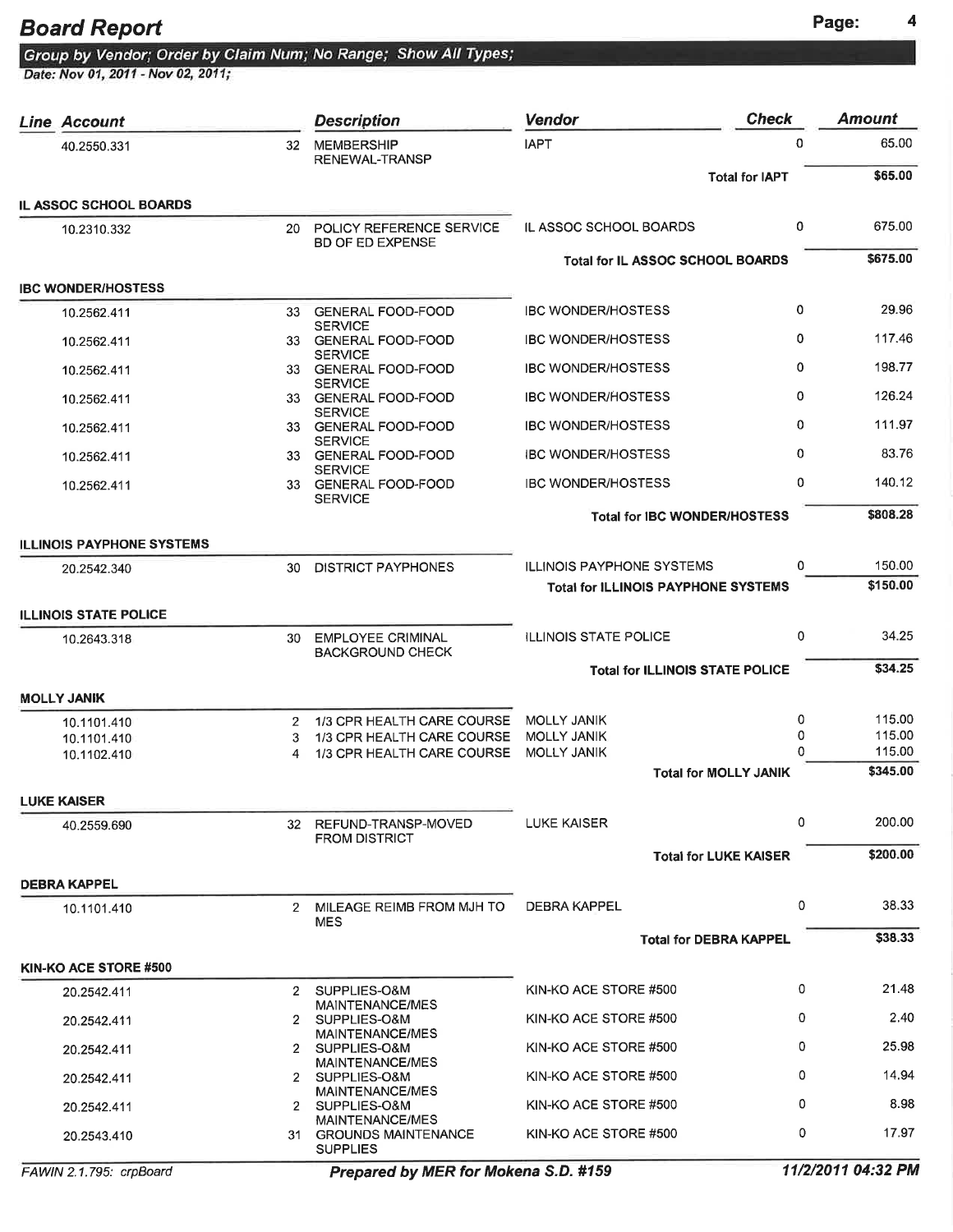| Line Account                |             | <b>Description</b>                                  | <b>Vendor</b>                                    | <b>Check</b> | <b>Amount</b> |
|-----------------------------|-------------|-----------------------------------------------------|--------------------------------------------------|--------------|---------------|
| 20.2542.411                 | $2^{\circ}$ | SUPPLIES-O&M                                        | KIN-KO ACE STORE #500                            | 0            | 25.98         |
|                             |             | <b>MAINTENANCE/MES</b>                              |                                                  |              |               |
| 20.2542.410                 | 31.         | <b>O&amp;M REPAIR &amp; REPLACEMENT</b>             | KIN-KO ACE STORE #500                            | 0            | 5.99          |
| 20.2542.411                 | 4           | SUPPLIES-O&M<br>MAINTENANCE/MJH                     | KIN-KO ACE STORE #500                            | 0            | 32.95         |
| 20.2542.411                 | 3           | SUPPLIES-O&M<br><b>MAINTENANCE/MIS</b>              | KIN-KO ACE STORE #500                            | 0            | 3.29          |
| 20.2542.411                 | 3           | SUPPLIES-O&M<br>MAINTENANCE/MIS                     | KIN-KO ACE STORE #500                            | 0            | 7.50          |
| 20.2542.412                 | 31          | SUPPLIES-O&M CUSTODIAL                              | KIN-KO ACE STORE #500                            | 0            | 11.47         |
|                             |             |                                                     | Total for KIN-KO ACE STORE #500                  |              | \$178.93      |
| JENNIFER KRAFT              |             |                                                     |                                                  |              |               |
| 10.1920                     |             | 74 SCHEDULE B REIMB-PAY TO<br>PLAY-VBALL NOT FILLED | <b>JENNIFER KRAFT</b>                            | 0            | 292.00        |
|                             |             |                                                     | <b>Total for JENNIFER KRAFT</b>                  |              | \$292.00      |
| KRYSTAL DAIRY               |             |                                                     |                                                  |              |               |
| 10.2562.413                 | 33.         | MILK-FOOD SERVICE                                   | <b>KRYSTAL DAIRY</b>                             | 0            | 4,053.16      |
| 10.2562.413                 | 33          | MILK-FOOD SERVICE OCT                               | <b>KRYSTAL DAIRY</b>                             |              | 3,414.48      |
|                             |             |                                                     | <b>Total for KRYSTAL DAIRY</b>                   |              | \$7,467.64    |
|                             |             |                                                     |                                                  |              |               |
| S. JENAI PALUMINO KUK       |             |                                                     |                                                  |              |               |
| 10.1920                     |             | 74 SCHEDULE B REIMB-PAY TO<br>PLAY-VBALL NOT FILLED | S. JENAI PALUMINO KUK                            | 0            | 308.00        |
|                             |             |                                                     | Total for S. JENAI PALUMINO KUK                  |              | \$308.00      |
| LANTER REFRIG. DISTR. CO.   |             |                                                     |                                                  |              |               |
| 10.2562.315                 |             | 33 DELIVERY CHARGE-FOOD                             | LANTER REFRIG. DISTR. CO.                        | 0            | 86.42         |
|                             |             | <b>SERVICE</b>                                      |                                                  |              |               |
| 10.2562.315                 |             | 33 DELIVERY CHARGE-FOOD<br><b>SERVICE</b>           | LANTER REFRIG. DISTR. CO.                        | 0            | 169.91        |
|                             |             |                                                     | Total for LANTER REFRIG. DISTR. CO.              |              | \$256.33      |
| SUSAN LEONARD               |             |                                                     |                                                  |              |               |
| 10.2562.310                 |             | 33 REIMB FOR SANITATION<br><b>CERTIFICATION</b>     | <b>SUSAN LEONARD</b>                             | $\mathbf{0}$ | 35.00         |
|                             |             |                                                     | <b>Total for SUSAN LEONARD</b>                   |              | \$35.00       |
| <b>LINCOLN-WAY H.S.#210</b> |             |                                                     |                                                  |              |               |
| 40.2550.464                 |             | 32 SUPPLIES-TRANSPORTATION/G                        | LINCOLN-WAY H.S.#210                             | 0            | 8,330.89      |
| 20.2545.410                 |             | AS<br>31 ALL VEHICLES PARTS & GAS                   | LINCOLN-WAY H.S.#210                             | 0            | 924.79        |
|                             |             |                                                     | Total for LINCOLN-WAY H.S.#210                   |              | \$9,255.68    |
| LINCOLN-WAY AREA SP ED      |             |                                                     |                                                  |              |               |
|                             |             |                                                     |                                                  | 0            | 8,544.90      |
| 10.4120.302                 |             | 10 CO-OP SOC WORKER COSTS                           | LINCOLN-WAY AREA SP ED<br>LINCOLN-WAY AREA SP ED | 0            | 50,858.03     |
| 10.4120.671                 |             | 10 SP ED COOP-1:1 AIDES,<br><b>ESY/OTHER</b>        |                                                  |              |               |
| 10.4120.673                 |             | 10 SP ED AI COSTS                                   | LINCOLN-WAY AREA SP ED                           | 0            | 16,554.96     |
| 10.4120.674                 |             | 10 SP ED CO-OP TUITION/IDEA                         | LINCOLN-WAY AREA SP ED                           | 0            | 95,712,83     |
| 10.4120.675                 |             | 10 SP ED CO-OP THERAPY CLASS                        | LINCOLN-WAY AREA SP ED                           | 0            | 18,282.70     |
|                             |             | 10 SP ED PRESCHOOL                                  | LINCOLN-WAY AREA SP ED                           | 0            | 61.346.64     |
| 10.4120.676                 |             |                                                     |                                                  |              |               |
| 10.4120.677                 |             | 10 SP ED HEARING/VIS IMP                            | LINCOLN-WAY AREA SP ED                           | 0            | 4,803.34      |
| 10.1200.410                 |             | 10 SUPPLIES-STUDENT SERVICES                        | LINCOLN-WAY AREA SP ED                           | 0            | 236.28        |
| 40.2559.331                 |             | 10 SP ED CONTRACT<br><b>TRANSPORTATION</b>          | LINCOLN-WAY AREA SP ED                           | 0            | 26,120.65     |
| 10.4120.302                 |             | 10 CO-OP SOC WORKER COSTS                           | LINCOLN-WAY AREA SP ED                           | 0            | 42,724.50     |
| 10.4120.300                 |             | 10 IDEA TUITION                                     | LINCOLN-WAY AREA SP ED                           | 0            | 37,550.86     |
| 10.4120.671                 |             | 10 SP ED COOP-1:1 AIDES,                            | LINCOLN-WAY AREA SP ED                           | 0            | 124,820.81    |
|                             |             | <b>ESY/OTHER</b>                                    |                                                  |              |               |
| 10.4120.673                 |             | 10 SP ED AI COSTS                                   | LINCOLN-WAY AREA SP ED                           | 0            | 16,554.96     |
| 10.4120.674                 |             | 10 SP ED CO-OP TUITION/IDEA                         | LINCOLN-WAY AREA SP ED                           | 0            | 69,432.93     |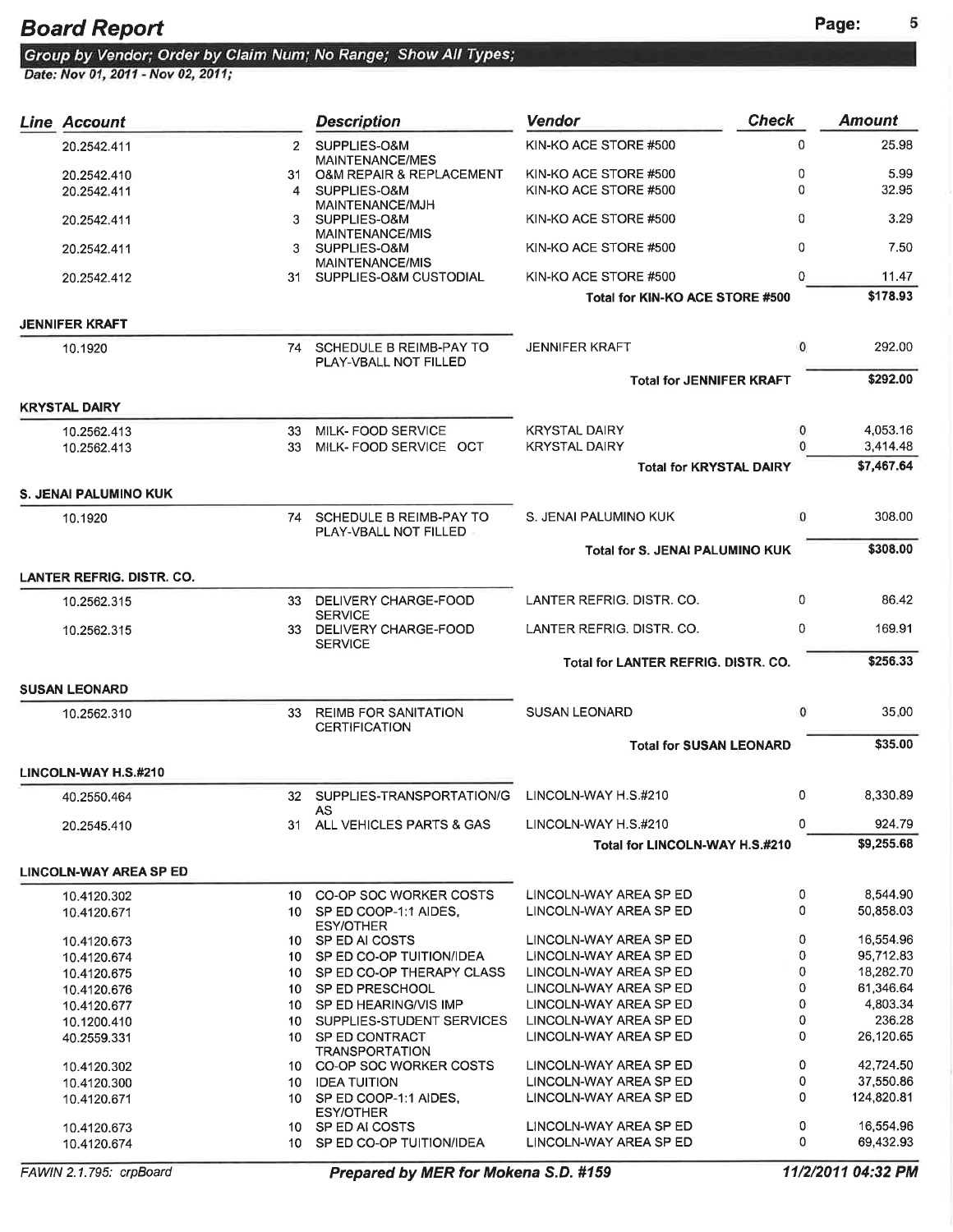Board Report<br>Group by Vendor; Order by Claim Num; No Range; Show All Types;<br>Date: Nov 01, 2011 - Nov 02, 2011;

| <b>Line Account</b>              |     | <b>Description</b>                                   | <b>Vendor</b>                              | <b>Check</b> | <b>Amount</b> |
|----------------------------------|-----|------------------------------------------------------|--------------------------------------------|--------------|---------------|
| 10.4120.675                      | 10  | SP ED CO-OP THERAPY CLASS                            | LINCOLN-WAY AREA SP ED                     | 0            | 17,231.35     |
| 10.4120.676                      | 10  | SP ED PRESCHOOL                                      | LINCOLN-WAY AREA SP ED                     | 0            | 65,744.16     |
| 10.4120.677                      | 10  | SP ED HEARING/VIS IMP                                | LINCOLN-WAY AREA SP ED                     | 0            | 4,803.34      |
| 10.1200.300                      | 10  | <b>PURCHASE</b>                                      | LINCOLN-WAY AREA SP ED                     | $\Omega$     | 1,200.00-     |
|                                  |     | SERVICES-STUDENT SERVICES                            |                                            |              |               |
| 10.1200.410                      |     | 10 SUPPLIES-STUDENT SERVICES                         | LINCOLN-WAY AREA SP ED                     | 0            | 117.89        |
| 40.2559.331                      | 10  | SP ED CONTRACT                                       | LINCOLN-WAY AREA SP ED                     | 0            | 26,750.06     |
|                                  |     | <b>TRANSPORTATION</b>                                |                                            |              |               |
|                                  |     |                                                      | <b>Total for LINCOLN-WAY AREA SP ED</b>    |              | \$686,991.19  |
| <b>LOCALGOVNEWS.ORG</b>          |     |                                                      |                                            |              |               |
| 10.1101.310                      | 18  | EMAIL SUB FOR LOCAL NEWS                             | LOCALGOVNEWS.ORG                           | 0            | 600.00        |
|                                  |     |                                                      | <b>Total for LOCALGOVNEWS.ORG</b>          |              | \$600.00      |
| <b>MARTIN IMPLEMENT SALES</b>    |     |                                                      |                                            |              |               |
| 20.2543.410                      | 31  | <b>GROUNDS MAINTENANCE</b><br><b>SUPPLIES</b>        | <b>MARTIN IMPLEMENT SALES</b>              | 0            | 16.68         |
| 20.2543.410                      | 31  | <b>GROUNDS MAINTENANCE</b><br><b>SUPPLIES</b>        | <b>MARTIN IMPLEMENT SALES</b>              | 0            | 152.99        |
|                                  |     |                                                      | <b>Total for MARTIN IMPLEMENT SALES</b>    |              | \$169.67      |
| <b>MARTIN WHALEN OFFICE SOL</b>  |     |                                                      |                                            |              |               |
| 10.2544.310                      | 30. | <b>EQUIPMENT MAINTENANCE</b>                         | <b>MARTIN WHALEN OFFICE SOL</b>            | 0            | 3,548.83      |
|                                  |     |                                                      | <b>Total for MARTIN WHALEN OFFICE SOL</b>  |              | \$3,548.83    |
| <b>MEDWORKS OF NEW LENOX</b>     |     |                                                      |                                            |              |               |
| 40.2550.310                      |     | 32 DRIVERS ANNUAL PHYSICAL &<br><b>SCREEN-AGUIRE</b> | MEDWORKS OF NEW LENOX                      | 0            | 46.00         |
| 40.2550.310                      |     | 32 DRIVERS ANNUAL PHYSICALS -<br><b>WINNIE</b>       | MEDWORKS OF NEW LENOX                      | 0            | 20.00         |
| 40.2550.310                      |     | 32 DRIVERS ANNUAL PHYSICALS -<br>KAMINSKI            | <b>MEDWORKS OF NEW LENOX</b>               | 0            | 20.00         |
|                                  |     |                                                      | <b>Total for MEDWORKS OF NEW LENOX</b>     |              | \$86.00       |
| <b>MIDAMERICAN ENERGY CO.</b>    |     |                                                      |                                            |              |               |
| 20.2542.466                      | 30. | MJH BLDG ELECTRIC                                    | MIDAMERICAN ENERGY CO.                     | 0            | 11,731.05     |
| 20.2542.466                      | 30  | MES MIS BLDG ELECTRIC                                | MIDAMERICAN ENERGY CO.                     | 0            | 16,179.57     |
|                                  |     |                                                      | <b>Total for MIDAMERICAN ENERGY CO.</b>    |              | \$27,910.62   |
| <b>MIDWEST TRANSIT EQUIPMENT</b> |     |                                                      |                                            |              |               |
| 40.2550.412                      |     | 32 MAINTENANCE<br>PARTS-TRANSPORTATION               | MIDWEST TRANSIT EQUIPMENT                  | 0            | 956.36        |
| 40.2550.331                      |     | 32 SERVICES-TRANSPORTATION                           | MIDWEST TRANSIT EQUIPMENT                  | 0            | 760.00        |
| 40.2550.412                      |     | 32 MAINTENANCE                                       | MIDWEST TRANSIT EQUIPMENT                  | 0            | 2,123.11      |
|                                  |     | PARTS-TRANSPORTATION                                 |                                            |              |               |
| 40.2550.331                      |     | 32 SERVICES-TRANSPORTATION                           | MIDWEST TRANSIT EQUIPMENT                  | 0            | 570.00        |
|                                  |     |                                                      | <b>Total for MIDWEST TRANSIT EQUIPMENT</b> |              | \$4,409.47    |
| <b>MOKENA AUTO PARTS</b>         |     |                                                      |                                            |              |               |
| 40.2550.412                      |     | 32 MAINTENANCE                                       | <b>MOKENA AUTO PARTS</b>                   | 0            | 85.44         |
|                                  |     | PARTS-TRANSPORTATION<br>32 MAINTENANCE               | <b>MOKENA AUTO PARTS</b>                   | 0            | 19.11         |
| 40.2550.412                      |     | PARTS-TRANSPORTATION                                 |                                            |              |               |
| 20.2545.410                      |     | 31 ALL VEHICLES PARTS & GAS                          | <b>MOKENA AUTO PARTS</b>                   | 0            | 2.44          |
| 20.2545.410                      |     | 31 ALL VEHICLES PARTS & GAS                          | <b>MOKENA AUTO PARTS</b>                   | 0            | 15.13         |
| 40.2550.412                      |     | 32 MAINTENANCE                                       | <b>MOKENA AUTO PARTS</b>                   | 0            | 28.48         |
|                                  |     | PARTS-TRANSPORTATION                                 |                                            |              | \$150.60      |
|                                  |     |                                                      | Total for MOKENA AUTO PARTS                |              |               |
| <b>MOKENA SCH.DIST.159</b>       |     |                                                      |                                            |              |               |
| 10.1101.222                      | 35. | REIMBURSE MES PETTY CASH<br><b>ACCOUNT</b>           | MOKENA SCH.DIST.159                        | 0            | 23.96         |
|                                  |     |                                                      |                                            |              |               |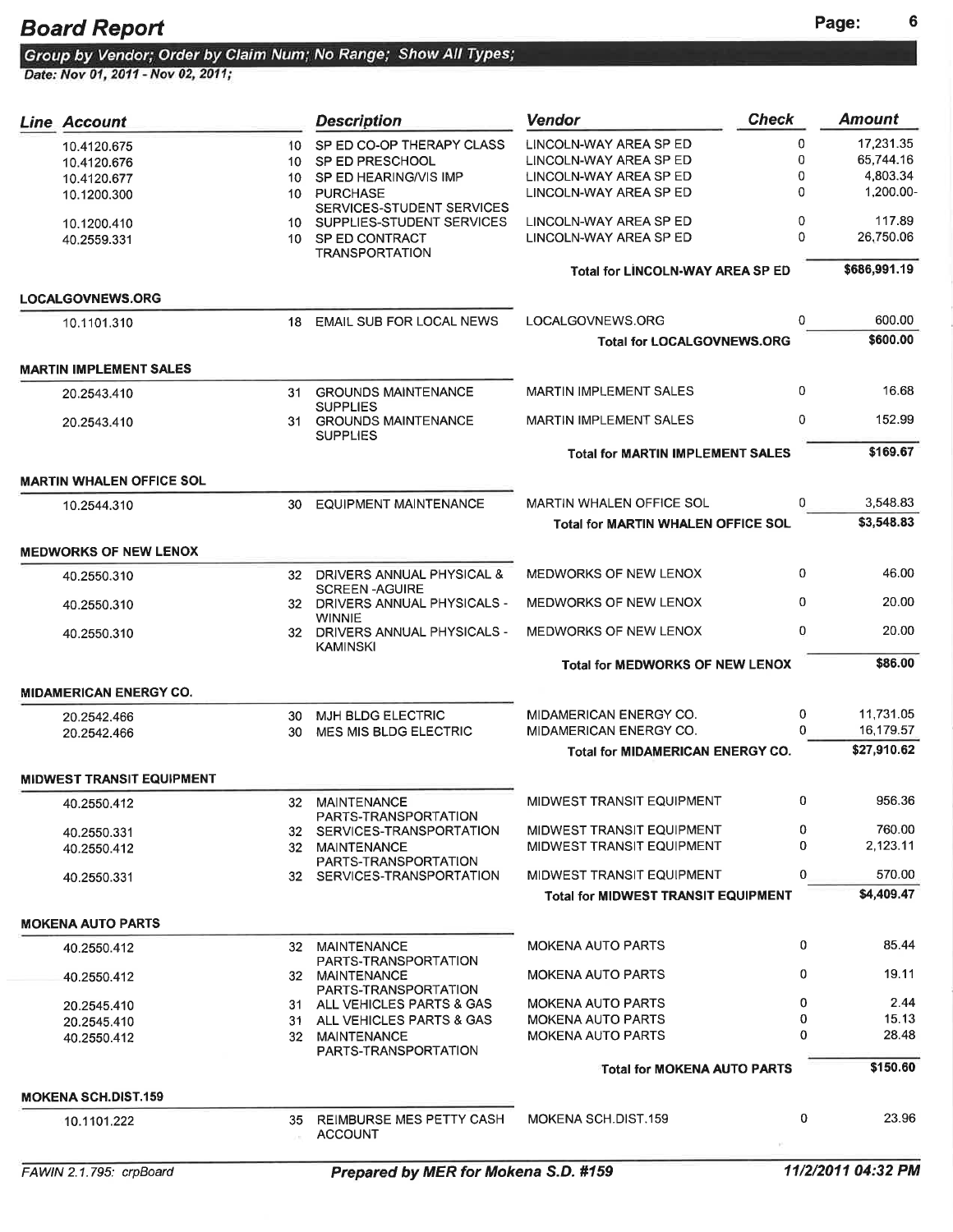# Board Report<br>Group by Vendor; Order by Claim Num; No Range; Show All Types;<br>Date: Nov 01, 2011 - Nov 02, 2011;

| Line Account                                  |              | <b>Description</b>                            | <b>Vendor</b>                                                           | <b>Check</b> | <b>Amount</b>          |
|-----------------------------------------------|--------------|-----------------------------------------------|-------------------------------------------------------------------------|--------------|------------------------|
|                                               |              |                                               | <b>Total for MOKENA SCH.DIST.159</b>                                    |              | \$23.96                |
| <b>NEW LENOX MAIL &amp; PARCEL</b>            |              |                                               |                                                                         |              |                        |
| 10.2319.410                                   | 21           | NAME PLATE-FRANESCHINI-BD<br>OF ED            | <b>NEW LENOX MAIL &amp; PARCEL</b>                                      | 0            | 17.50                  |
|                                               |              |                                               | <b>Total for NEW LENOX MAIL &amp; PARCEL</b>                            |              | \$17.50                |
| <b>NICOR GAS</b>                              |              |                                               |                                                                         |              |                        |
| 20.2542.460                                   | 30           | <b>DISTRICT HEATING/GAS</b>                   | <b>NICOR GAS</b>                                                        | $\Omega$     | 1,126.88               |
|                                               |              |                                               | <b>Total for NICOR GAS</b>                                              |              | \$1,126.88             |
| <b>NU WAY DISPOSAL SERVICE</b><br>20.2542.320 | 31           | SERVICES-GARBAGE PICKUP-                      | NU WAY DISPOSAL SERVICE                                                 | 0            | 1,503.19               |
|                                               |              |                                               | <b>Total for NU WAY DISPOSAL SERVICE</b>                                |              | \$1,503.19             |
| <b>OTIS ELEVATOR COMPANY</b>                  |              |                                               |                                                                         |              |                        |
| 20.2542.323                                   | 2            | MONTHLY SERVICES-O&M                          | OTIS ELEVATOR COMPANY                                                   | 0            | 142.64                 |
|                                               |              | MAINTENANCE/MES                               | <b>Total for OTIS ELEVATOR COMPANY</b>                                  |              | \$142.64               |
| OTTOSEN BRITZ KELLY                           |              |                                               |                                                                         |              |                        |
| 10.2310.318                                   |              | 20 LEGAL SERVICES - DRAFT FOR                 | OTTOSEN BRITZ KELLY                                                     | 0            | 247.00                 |
| 10.2310.318                                   |              | <b>GRIEVANCES</b><br>20 LEGAL SERVICES-PREP & | OTTOSEN BRITZ KELLY                                                     | 0            | 2,679.00               |
|                                               |              | ATTENDANCE NEGOTIATIONS                       | <b>Total for OTTOSEN BRITZ KELLY</b>                                    |              | \$2,926.00             |
| PALOS SPORTS, INC.                            |              |                                               |                                                                         |              |                        |
| 10.1500.410                                   | $2^{\circ}$  | SUPPLIES-PHYSICAL                             | PALOS SPORTS, INC.                                                      | 0            | 48.95                  |
|                                               |              | EDUCATION/MES-BACK ORDER                      | Total for PALOS SPORTS, INC.                                            |              | \$48.95                |
| <b>PARADISE FLOWERS</b>                       |              |                                               |                                                                         |              |                        |
| 20.2540.410                                   |              | 31 PLANT FOR KEN STANLEY'S                    | <b>PARADISE FLOWERS</b>                                                 | 0            | 38.00                  |
| 10.2319.410                                   |              | <b>FATHER</b><br>21 FLOWERS FROM BD FOR KEN   | <b>PARADISE FLOWERS</b>                                                 | 0            | 59.95                  |
|                                               |              | <b>STANLEY'S FATHER</b>                       | <b>Total for PARADISE FLOWERS</b>                                       |              | \$97.95                |
| PEARSON ACHIEV. SOLUTIONS                     |              |                                               |                                                                         |              |                        |
| 10.1101.412                                   | $\mathbf{2}$ | <b>WORKBOOKS-MES</b>                          | PEARSON ACHIEV. SOLUTIONS                                               | 0            | 28,968.18              |
| 10.1101.412                                   | 3            | <b>WORKBOOKS-MIS</b>                          | PEARSON ACHIEV, SOLUTIONS                                               | 0            | 5,653.76               |
| 10.1102.412                                   | 4            | WORKBOOKS-MJH                                 | PEARSON ACHIEV, SOLUTIONS                                               | 0            | 7.059.89               |
| 10.1101.412                                   | $\mathbf{2}$ | <b>WORKBOOKS-MES</b>                          | PEARSON ACHIEV, SOLUTIONS<br><b>Total for PEARSON ACHIEV, SOLUTIONS</b> | 0            | 355.00-<br>\$41,326.83 |
| PERFORMANCE CHEMICAL                          |              |                                               |                                                                         |              |                        |
| 20.2542.412                                   |              | 31 SUPPLIES-O&M CUSTODIAL                     | PERFORMANCE CHEMICAL                                                    | 0            | 204.00                 |
| 20.2542.412                                   |              | 31 SUPPLIES-O&M CUSTODIAL                     | PERFORMANCE CHEMICAL                                                    | 0            | 222.59                 |
| 20.2542.412                                   | 31           | SUPPLIES-O&M CUSTODIAL                        | PERFORMANCE CHEMICAL                                                    | U            | 7.26                   |
|                                               |              |                                               | <b>Total for PERFORMANCE CHEMICAL</b>                                   |              | \$433.85               |
| PITNEY BOWES, INC.                            |              |                                               |                                                                         |              |                        |
| 10.2630.340                                   |              | 30 POSTAGE/DISTRICT MAILINGS/<br><b>LEASE</b> | PITNEY BOWES, INC.                                                      | 0            | 495.45                 |
|                                               |              |                                               | Total for PITNEY BOWES, INC.                                            |              | \$495.45               |
| <b>PITNEY - PURCHASE POWER</b>                |              |                                               |                                                                         |              |                        |
| 10.2410.340                                   | 4            | POSTAGE-MJH                                   | <b>PITNEY - PURCHASE POWER</b>                                          | 0            | 8.10                   |
|                                               |              |                                               | <b>Total for PITNEY - PURCHASE POWER</b>                                |              | \$8.10                 |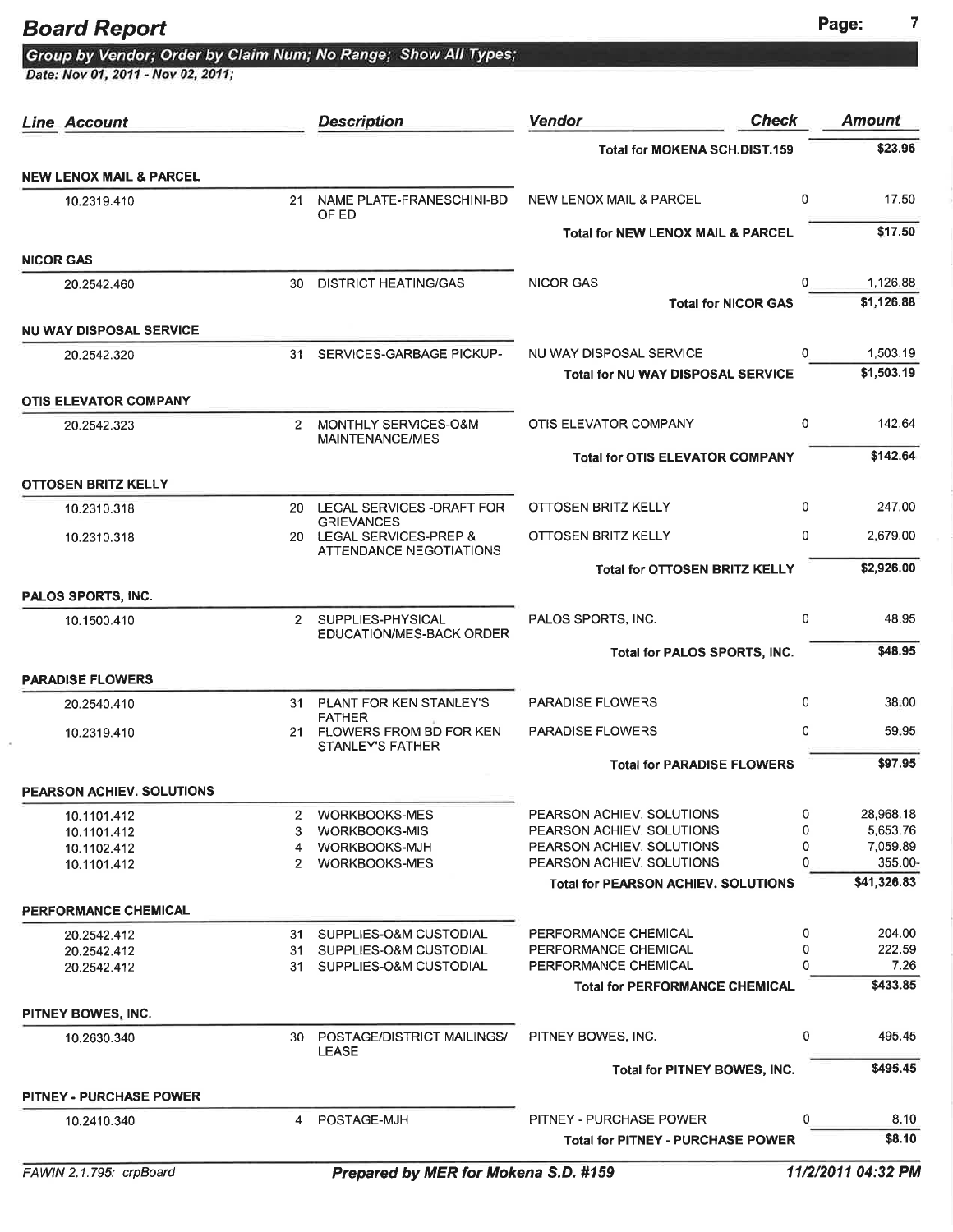|  |  | Group by Vendor; Order by Claim Num; No Range;  Show All Types; |  |  |
|--|--|-----------------------------------------------------------------|--|--|
|  |  |                                                                 |  |  |

Date: Nov 01, 2011 - Nov 02, 2011;

| <b>Line Account</b>              |     | <b>Description</b>                                                           | <b>Check</b><br><b>Vendor</b>                          |               | <b>Amount</b>      |
|----------------------------------|-----|------------------------------------------------------------------------------|--------------------------------------------------------|---------------|--------------------|
| <b>POSTMASTER</b>                |     |                                                                              |                                                        |               |                    |
| 10.2630.340                      | 30  | ANNUAL PERMIT RENEWAL                                                        | <b>POSTMASTER</b>                                      | 0             | 190.00             |
|                                  |     |                                                                              | <b>Total for POSTMASTER</b>                            |               | \$190.00           |
| <b>PRECISION CONTROL SYSTEMS</b> |     |                                                                              |                                                        |               |                    |
| 20.2542.323                      |     | 3 SERVICES-O&M MAINT/MIS-DMS<br><b>BOARD CONTROLLERS</b>                     | PRECISION CONTROL SYSTEMS                              | 0             | 2.467.50           |
|                                  |     |                                                                              | <b>Total for PRECISION CONTROL SYSTEMS</b>             |               | \$2,467.50         |
| <b>PROFESSIONAL DEV.ALLIANCE</b> |     |                                                                              |                                                        |               |                    |
| 10.2319.350                      |     | 21 ADMIN ACADEMY WKSHOP R.<br><b>MADONIA</b>                                 | PROFESSIONAL DEV.ALLIANCE                              | 0             | 120.00             |
|                                  |     |                                                                              | <b>Total for PROFESSIONAL DEV.ALLIANCE</b>             |               | \$120.00           |
| <b>PROSHRED SECURITY</b>         |     |                                                                              |                                                        |               |                    |
| 10.2319.410                      | 21  | SHREDDING DISTRICT FILES                                                     | PROSHRED SECURITY                                      | $\Omega$      | 120.00<br>\$120.00 |
|                                  |     |                                                                              | <b>Total for PROSHRED SECURITY</b>                     |               |                    |
| <b>RIVERSIDE CORPORATE HEALT</b> |     |                                                                              |                                                        |               |                    |
| 40.2550.310<br>40.2550.310       |     | 32 DRIVERS ANNUAL PHYSICALS<br>32 DRIVERS ANNUAL PHYSICALS                   | RIVERSIDE CORPORATE HEALT<br>RIVERSIDE CORPORATE HEALT | 0<br>$\Omega$ | 18.00<br>36.00     |
|                                  |     |                                                                              | <b>Total for RIVERSIDE CORPORATE HEALT</b>             |               | \$54.00            |
| <b>SAM'S CLUB/GEMB</b>           |     |                                                                              |                                                        |               |                    |
| 10.2562.410                      | 33  | NON-FOOD SUPPLIES-FOOD                                                       | <b>SAM'S CLUB/GEMB</b>                                 | 0             | 21.96              |
| 20.2542.412                      | 31. | <b>SERVICE</b><br>SUPPLIES-O&M CUSTODIAL                                     | <b>SAM'S CLUB/GEMB</b>                                 | 0             | 84.35              |
|                                  |     |                                                                              | <b>Total for SAM'S CLUB/GEMB</b>                       |               | \$106.31           |
| <b>SCHOOL SPECIALTY INC</b>      |     |                                                                              |                                                        |               |                    |
| 10.1101.410                      | 2   | <b>CLASSROOM PENCIL</b><br>SHARPENERS,                                       | SCHOOL SPECIALTY INC                                   | 0             | 118.74             |
|                                  |     |                                                                              | <b>Total for SCHOOL SPECIALTY INC</b>                  |               | \$118.74           |
| <b>SHIFFLER EQUIPMENT SALES</b>  |     |                                                                              |                                                        |               |                    |
| 10.1102.410                      |     | 4 LOCKBAR FOR LOCKER,                                                        | SHIFFLER EQUIPMENT SALES                               | 0             | 451.77             |
|                                  |     |                                                                              | <b>Total for SHIFFLER EQUIPMENT SALES</b>              |               | \$451.77           |
| <b>SILVESTRI PRINTING INC</b>    |     |                                                                              |                                                        |               |                    |
| 10.1101.410                      |     | 2 REPORT CARD ENVELOPES                                                      | SILVESTRI PRINTING INC                                 | 0             | 179.00             |
|                                  |     |                                                                              | <b>Total for SILVESTRI PRINTING INC</b>                |               | \$179.00           |
| <b>STEPHANIE SIMONETTA</b>       |     |                                                                              |                                                        |               |                    |
| 10.1101.690                      | 5   | REFUND SEPT ACH FEES                                                         | STEPHANIE SIMONETTA                                    | 0             | 18.67              |
|                                  |     |                                                                              | <b>Total for STEPHANIE SIMONETTA</b>                   |               | \$18.67            |
| <b>SOUTH SIDE CONTROL SUPPLY</b> |     |                                                                              |                                                        |               |                    |
| 20.2542.411                      |     | 4 AIR HANDLER REPAIR<br>MAINTENANCE/MJH                                      | SOUTH SIDE CONTROL SUPPLY                              | 0             | 209.41             |
|                                  |     |                                                                              | <b>Total for SOUTH SIDE CONTROL SUPPLY</b>             |               | \$209.41           |
| <b>SRAGA HAUSER, LLC</b>         |     |                                                                              |                                                        |               |                    |
| 10.2310.318                      | 20  | <b>DISTRICT LEGAL</b><br>SERVICES-REVIEW INTERGOV<br>AGREEMENT & PAY TO PART | <b>SRAGA HAUSER, LLC</b>                               | 0             | 1,560.00           |
|                                  |     |                                                                              | <b>Total for SRAGA HAUSER, LLC</b>                     |               | \$1,560.00         |
| STI - ILLINOIS, INC.             |     |                                                                              |                                                        |               |                    |
|                                  |     |                                                                              |                                                        |               |                    |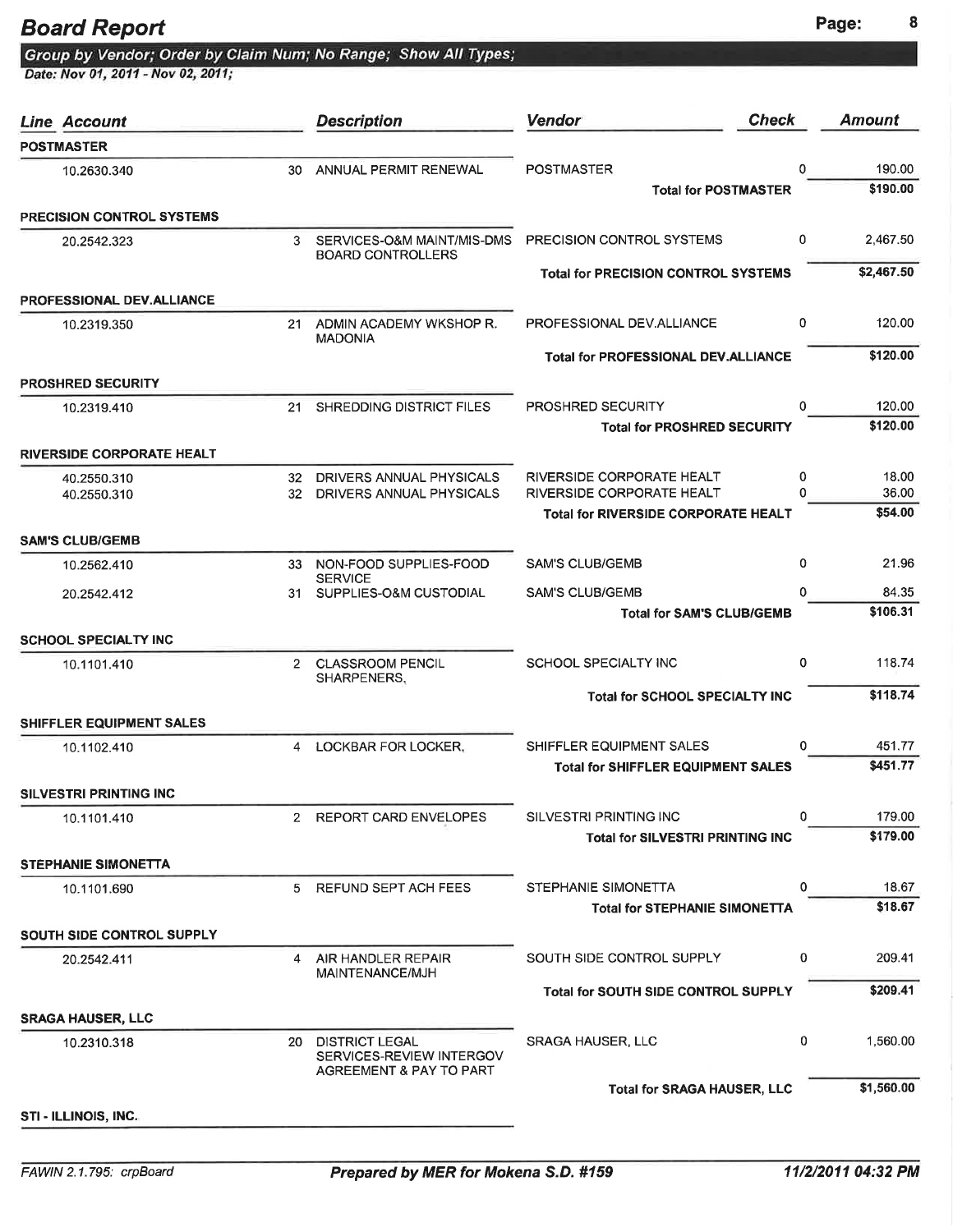Date: Nov 01, 2011 - Nov 02, 2011;

Group by Vendor; Order by Claim Num; No Range; Show All Types;

|              | Line Account                     |     | <b>Description</b>                                | <b>Check</b><br><b>Vendor</b>                      |             | <b>Amount</b>      |
|--------------|----------------------------------|-----|---------------------------------------------------|----------------------------------------------------|-------------|--------------------|
|              | 10.2525.410                      | 30  | SUPPLIES-FISCAL<br>SERVICES-W2<br>FORMS/ENVELOPES | STI - ILLINOIS, INC.                               | $\Omega$    | 191.00             |
|              |                                  |     |                                                   | Total for STI - ILLINOIS, INC.                     |             | \$191.00           |
|              | <b>SUN TIMES MEDIA</b>           |     |                                                   |                                                    |             |                    |
|              | 10.2310.332                      | 20  | <b>BOARD OF EDUCATION</b><br><b>EXPENSES</b>      | <b>SUN TIMES MEDIA</b>                             | $\mathbf 0$ | 221.92             |
|              |                                  |     |                                                   | <b>Total for SUN TIMES MEDIA</b>                   |             | \$221.92           |
|              | <b>THERMOSYSTEMS INC</b>         |     |                                                   |                                                    |             |                    |
|              | 20.2542.410                      |     | 2 RELAYS FOR UNIVENTS MES                         | THERMOSYSTEMS INC                                  | 0           | 266.44             |
|              |                                  |     |                                                   | <b>Total for THERMOSYSTEMS INC</b>                 |             | \$266.44           |
| <b>TRANE</b> |                                  |     |                                                   |                                                    |             |                    |
|              | 20.2542.410                      | 4   | REPAIR/REPLACEMENT                                | <b>TRANE</b>                                       | 0           | 24.64              |
|              | 20.2542.410                      | 4   | O&M/MJH<br>REPAIR/REPLACEMENT<br>O&M/MJH          | <b>TRANE</b>                                       | $\mathbf 0$ | 47.06              |
|              |                                  |     |                                                   | <b>Total for TRANE</b>                             |             | \$71.70            |
|              |                                  |     |                                                   |                                                    |             |                    |
|              | TRANSPORT TOWING, INC.           |     |                                                   |                                                    | 0           | 60.00              |
|              | 40.2550.331                      |     | 32 SERVICES-TRANSPORTATION                        | TRANSPORT TOWING, INC.                             |             | \$60.00            |
|              |                                  |     |                                                   | Total for TRANSPORT TOWING, INC.                   |             |                    |
|              | <b>TRI-DIM FILTER CORPORTION</b> |     |                                                   |                                                    |             |                    |
|              | 20.2542.410                      |     | 31 FILTERS-MJH,                                   | TRI-DIM FILTER CORPORTION                          | $\Omega$    | 2,544.52           |
|              |                                  |     |                                                   | <b>Total for TRI-DIM FILTER CORPORTION</b>         |             | \$2,544.52         |
|              | <b>NANCY TRUSCHKE</b>            |     |                                                   |                                                    |             |                    |
|              | 10.2562.412                      | 33  | SHOE ALLOWANCE                                    | <b>NANCY TRUSCHKE</b>                              | $\Omega$    | 25.00              |
|              |                                  |     |                                                   | <b>Total for NANCY TRUSCHKE</b>                    |             | \$25.00            |
|              | <b>UCP OF IL PRAIRIELAND</b>     |     |                                                   |                                                    |             |                    |
|              | 10.4120.678                      | 10  | PRIVATE TUITION-SEPT                              | <b>UCP OF IL PRAIRIELAND</b>                       | $\Omega$    | 4,082.19           |
|              |                                  |     |                                                   | <b>Total for UCP OF IL PRAIRIELAND</b>             |             | \$4,082.19         |
|              | UNITED HEALTHCARE OF IL          |     |                                                   |                                                    |             |                    |
|              | 10.1101.222                      | 35  | MONTHLY INS. PREMIUMS-NOV                         | UNITED HEALTHCARE OF IL                            | 0           | 114,386.18         |
|              |                                  |     |                                                   | Total for UNITED HEALTHCARE OF IL                  |             | \$114,386.18       |
|              |                                  |     |                                                   |                                                    |             |                    |
|              | <b>UNITED PARCEL SERVICE</b>     |     |                                                   |                                                    |             |                    |
|              | 10.2630.340                      | 30. | POSTAGE/DISTRICT MAILINGS                         | UNITED PARCEL SERVICE                              | 0           | 102.66<br>\$102.66 |
|              |                                  |     |                                                   | <b>Total for UNITED PARCEL SERVICE</b>             |             |                    |
|              | <b>USBORNE BOOKS &amp; MORE</b>  |     |                                                   |                                                    |             |                    |
|              | 10.2220.430                      | 4   | <b>BOOK SETS.</b>                                 | <b>USBORNE BOOKS &amp; MORE</b>                    | 0           | 284.86             |
|              |                                  |     |                                                   | <b>Total for USBORNE BOOKS &amp; MORE</b>          |             | \$284.86           |
|              | <b>VERIZON WIRELESS</b>          |     |                                                   |                                                    |             |                    |
|              | 10.1200.332                      |     | 10 CELLPHONES-STUDENT<br><b>SERVICES</b>          | <b>VERIZON WIRELESS</b>                            | 0           | 59.37              |
|              | 10.2410.332                      |     | 2 CELLPHONES/MES                                  | <b>VERIZON WIRELESS</b>                            | 0           | 122.83             |
|              | 10.2410.332                      | 3   | <b>CELLPHONES/MIS</b>                             | <b>VERIZON WIRELESS</b>                            | 0           | 80.11              |
|              | 10.2410.332                      |     | 4 CELLPHONES/MJH                                  | <b>VERIZON WIRELESS</b>                            | 0<br>0      | 157.72<br>382.04   |
|              | 20.2542.340                      | 33  | 30 DISTRICT CELLPHONES<br>CELLPHONE/FOOD SER      | <b>VERIZON WIRELESS</b><br><b>VERIZON WIRELESS</b> | 0           | 68.25              |
|              | 10.2562.310<br>40.2550.331       |     | 32 CELLPHONES-TRANPORTATION                       | <b>VERIZON WIRELESS</b>                            | 0           | 34.11              |
|              |                                  |     |                                                   | <b>Total for VERIZON WIRELESS</b>                  |             | \$904.43           |
|              |                                  |     |                                                   |                                                    |             |                    |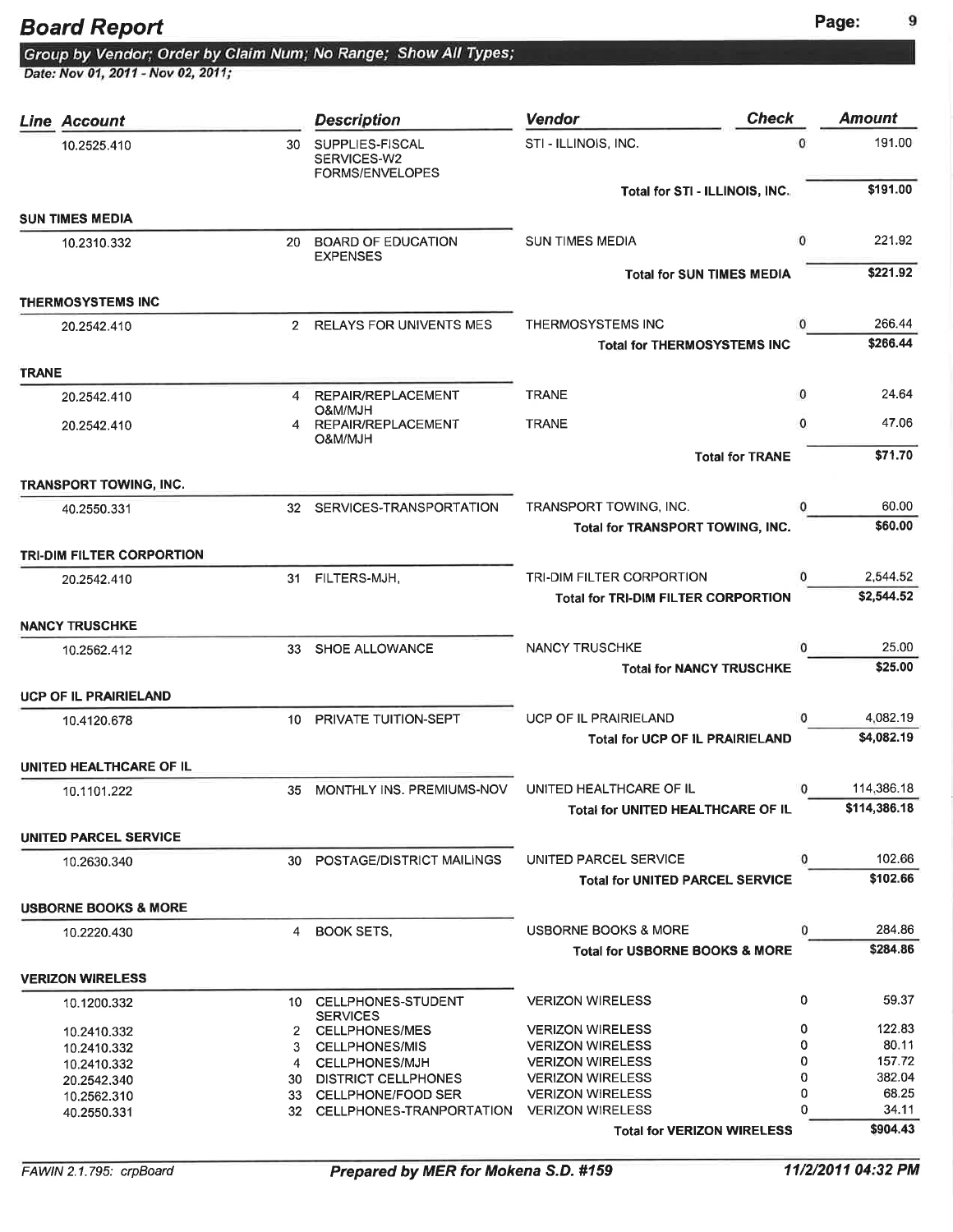## Group by Vendor; Order by Claim Num; No Range; Show All Types;<br>Date: Nov 01, 2011 - Nov 02, 2011;

| Line Account                    |     | <b>Description</b>                     | <b>Vendor</b>                             | <b>Check</b> | Amount     |
|---------------------------------|-----|----------------------------------------|-------------------------------------------|--------------|------------|
| <b>VILLAGE OF MOKENA</b>        |     |                                        |                                           |              |            |
| 20.2542.370                     | 31  | UTILITIES-WATER &<br>SEWER-MESN        | <b>VILLAGE OF MOKENA</b>                  | $\mathbf{0}$ | 391.41     |
| 20.2542.370                     | 31  | UTILITIES-WATER &<br>SEWER-MES-CENTRAL | <b>VILLAGE OF MOKENA</b>                  | 0            | 727.84     |
| 20.2542.370                     | 31. | UTILITIES-WATER &<br>SEWER-MES-SOUTH   | <b>VILLAGE OF MOKENA</b>                  | $\Omega$     | 690.64     |
| 20.2542.370                     | 31. | UTILITIES-WATER &<br>SEWER-MIS         | <b>VILLAGE OF MOKENA</b>                  | 0            | 125.68     |
| 20.2542.370                     | 31  | UTILITIES-WATER &<br>SEWER-MJH         | <b>VILLAGE OF MOKENA</b>                  | 0            | 733.44     |
|                                 |     |                                        | <b>Total for VILLAGE OF MOKENA</b>        |              | \$2,669.01 |
| <b>VISION SERVICE PLAN (IL)</b> |     |                                        |                                           |              |            |
| 10.1101.222                     | 35  | MONTHLY INS -NOV                       | VISION SERVICE PLAN (IL)                  | O            | 1,061.20   |
|                                 |     |                                        | Total for VISION SERVICE PLAN (IL)        |              | \$1,061.20 |
| <b>WORKERS COMP SELF-INS TR</b> |     |                                        |                                           |              |            |
| 10.2190.380                     | 30. | MJH BLDG ELECTRIC                      | WORKERS COMP SELF-INS TR                  | n            | 7,531.00   |
|                                 |     |                                        | <b>Total for WORKERS COMP SELF-INS TR</b> |              | \$7,531.00 |